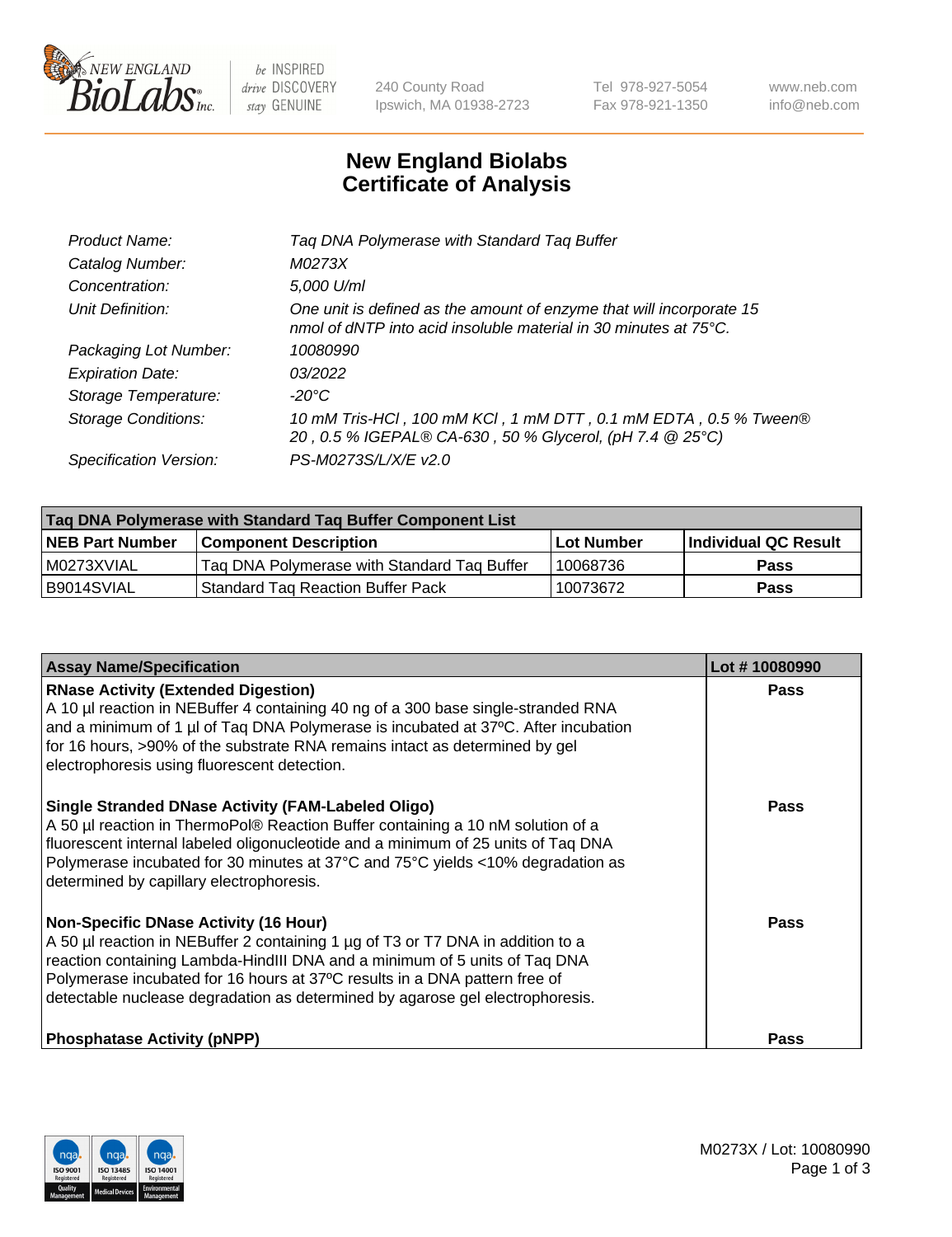

be INSPIRED drive DISCOVERY stay GENUINE

240 County Road Ipswich, MA 01938-2723 Tel 978-927-5054 Fax 978-921-1350

www.neb.com info@neb.com

| <b>Assay Name/Specification</b>                                                                                                                                                                                                                                                                                                                                                                                      | Lot #10080990 |
|----------------------------------------------------------------------------------------------------------------------------------------------------------------------------------------------------------------------------------------------------------------------------------------------------------------------------------------------------------------------------------------------------------------------|---------------|
| A 200 µl reaction in 1M Diethanolamine, pH 9.8, 0.5 mM MgCl2 containing 2.5 mM<br>p-Nitrophenyl Phosphate (pNPP) and a minimum of 100 units Taq DNA Polymerase<br>incubated for 4 hours at 37°C yields <0.0001 unit of alkaline phosphatase activity<br>as determined by spectrophotometric analysis.                                                                                                                |               |
| <b>Endonuclease Activity (Nicking)</b><br>A 50 µl reaction in ThermoPol® Reaction Buffer containing 1 µg of supercoiled<br>PhiX174 DNA and a minimum of 20 units of Taq DNA Polymerase incubated for 4 hours at<br>37°C and 75°C results in <10% conversion to the nicked form as determined by agarose<br>gel electrophoresis.                                                                                      | Pass          |
| PCR Amplification (5.0 kb Lambda DNA)<br>A 50 µl reaction in Standard Taq Reaction Buffer in the presence of 200 µM dNTPs and<br>0.2 µM primers containing 5 ng Lambda DNA with 1.25 units of Tag DNA Polymerase for<br>25 cycles of PCR amplification results in the expected 5.0 kb product.                                                                                                                       | <b>Pass</b>   |
| <b>Protein Purity Assay (SDS-PAGE)</b><br>Taq DNA Polymerase is ≥ 99% pure as determined by SDS-PAGE analysis using Coomassie<br>Blue detection.                                                                                                                                                                                                                                                                     | Pass          |
| <b>qPCR DNA Contamination (E. coli Genomic)</b><br>A minimum of 5 units of Taq DNA Polymerase is screened for the presence of E. coli<br>genomic DNA using SYBR® Green qPCR with primers specific for the E. coli 16S rRNA<br>locus. Results are quantified using a standard curve generated from purified E. coli<br>genomic DNA. The measured level of E. coli genomic DNA contamination is ≤ 1 E. coli<br>genome. | Pass          |

This product has been tested and shown to be in compliance with all specifications.

One or more products referenced in this document may be covered by a 3rd-party trademark. Please visit <www.neb.com/trademarks>for additional information.